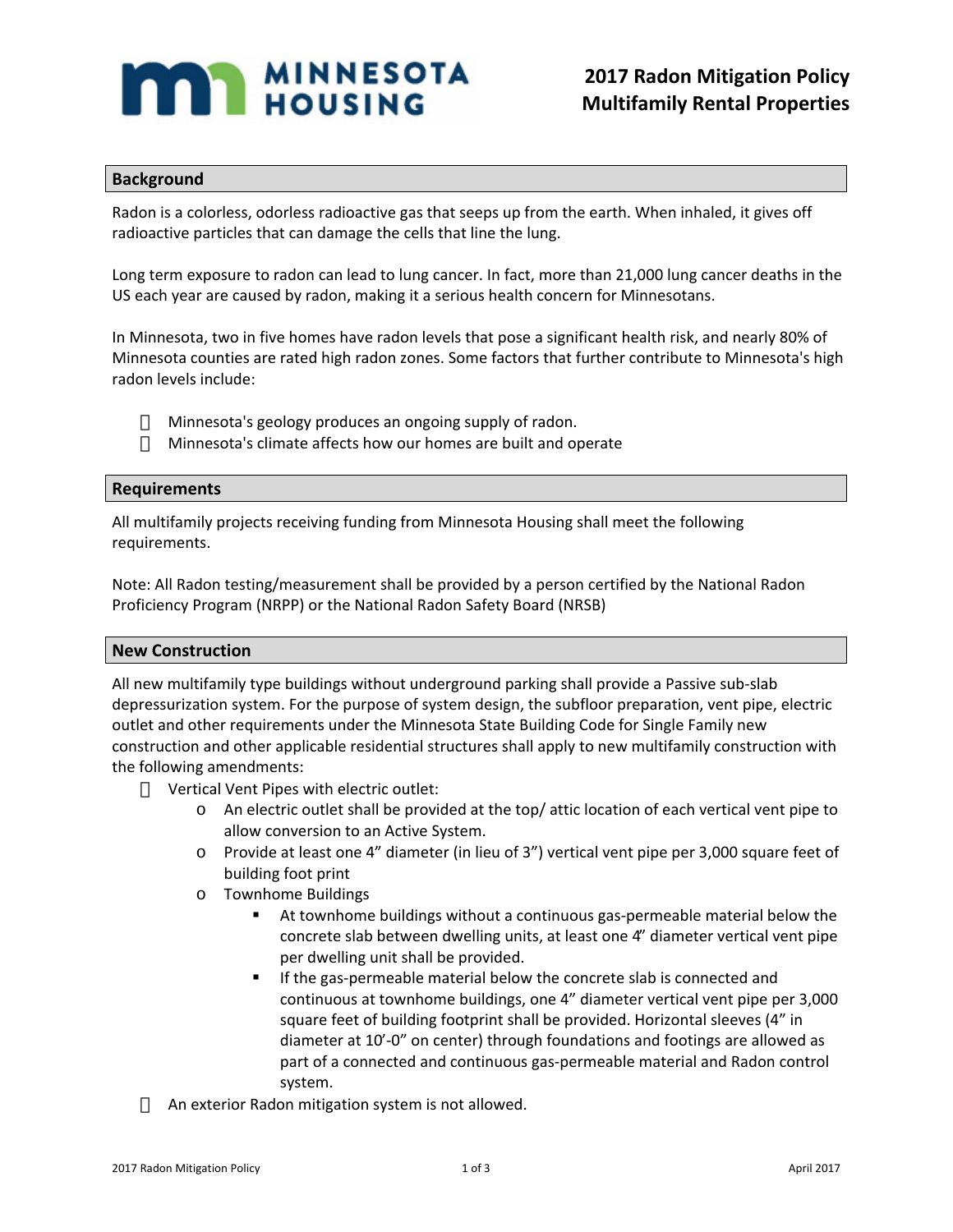All ground-connected dwelling units and at least 10% of randomly selected dwelling units on upper level floors (at least one per each floor) shall be tested when the project is complete (prior to initial occupancy). If testing finds Radon levels to be 4 pC/l or greater, the Passive system shall be converted to an Active system by:

Adding a fan which remains in full operation continuously and is approved by manufacturer for Radon use.

In apartment buildings with common area, the continuously operating fan shall be tied to a common area power source.

In rental townhome (without common space) buildings, the continuously operating fan(s) shall be tied to a common power source (meter) or tied to a unit meter with a sub-meter to allow power cost to be prorated among all units with the building.

Testing protocols shall be as per the American National Standards Institute – American Association of Radon Scientist and Technologist (ANSI-AARST) Standard: "Protocol for Conducting Radon and Radon Decay Product Measurements in Multifamily Buildings" (ANSI/AARST MAMF 2012).

- o Where to Test. In summary, ANSI/AARST MAMF 2012 requires:
	- "…a measurement in each ground contact apartment, dwelling and those rooms that are used as office space"
	- "On upper floors, conduct a measurement in at least one apartment on each floor, include measurements in at least 10% of the dwellings on each of the higher floors."

# **Substantial Rehab**

All multifamily Substantial Rehab projects shall provide, at a minimum, a Passive sub-slab depressurization system which meets the requirements defined under the Minnesota State Building Code for Single Family new construction and other applicable residential structures with the following amendments:

Vertical Pipe installation shall be provided per the following Prescriptive or Performance approaches.

o A Prescriptive approach shall include:

- At least one 4" diameter (in lieu of 3") vertical vent pipe per 3,000 square feet of building foot print; or,
- At least one 4" diameter vertical vent pipe per dwelling unit (at townhomes).
- At each vertical pipe location, the pipe shall extend 1" below the concrete slab into a suction pit (void area), that is a minimum 3' in diameter and 1' deep.

Or, a Performance approach which involves a custom analysis and design by a Radon Contractor/ Mitigation Service Provider.

Testing protocols shall be as per the ANSI-AARST "Protocols for Radon Measurement in Homes Standard" MAH (current version).

All ground-connected dwelling units and at least 10% of randomly selected dwelling units on upper level floors (at least one per each floor) shall be tested when the project is complete (prior to initial occupancy). If testing finds radon levels to be 4 pC/l or greater, the Passive system shall be converted to an Active system by:

Adding a fan which remains in full operation continuously and is approved by manufacturer for Radon use.

In apartment buildings with common area, the continuously operating fan shall be tied to a common area power source.